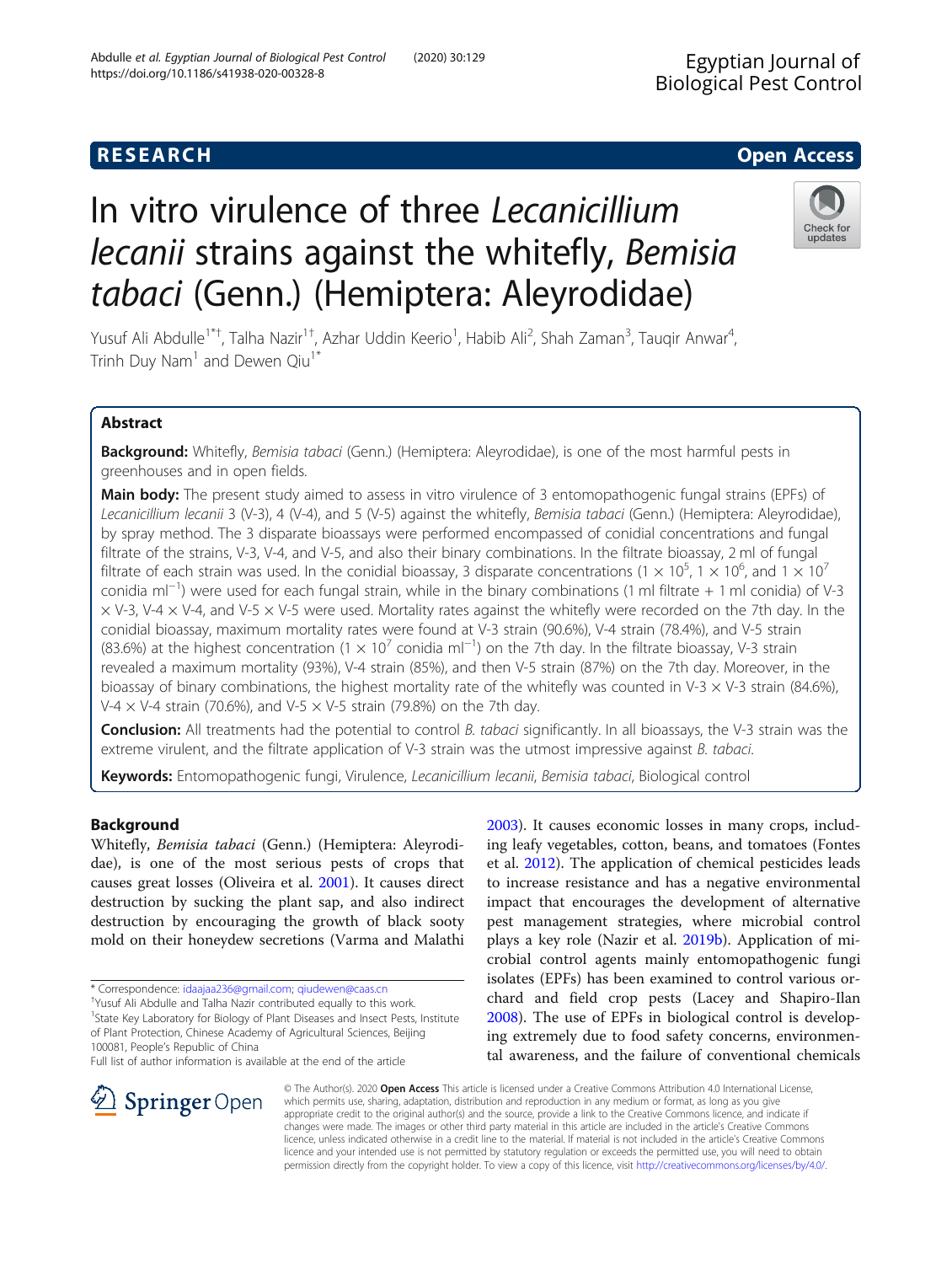<span id="page-1-0"></span>(Shahid et al. [2012](#page-5-0)). EPF can play a significant role in biocontrol programs because of their pathogenic pathways, their wide range of hosts, and the control of economic insect pests such as the sucking insects (thrips, mites, aphids whiteflies, and mealybugs) (Khan et al. [2012](#page-5-0)). The use of biological control for pest control in greenhouses has been proven to be effective, and its application worldwide is growing steadily (Perdikis et al. [2008](#page-5-0)). The most promising EPF include Lecanicillium lecanii, Metarhizium anisopliae, and Beauveria bassiana (Saleh et al. [2016\)](#page-5-0). L. lecanii is widely distributed and can cause a large-scale epizootic in tropical and subtropical regions as well as in humid and warm environments (del Prado et al. [2008](#page-5-0)). When the fungal conidia encounter the host, they attach to the epidermis through a hydrophobic mechanism and germinate under favorable conditions to form the germ tube (Inglis and Goettel [2001](#page-5-0)). During this process, the fungus produces several infection specific structures, including penetration pegs or appressoria, enabling the developing hyphae to enter the host integument (Ortiz-Urquiza and Keyhani [2013](#page-5-0)). L. lecanii has been documented to infect B. tabaci (Zhu and Kim [2011](#page-5-0)) causing a good mortality (Xie et al. [2019](#page-5-0)).

The present study was undertaken to evaluate the bioefficacy of L. lecanii strains against B. tabaci under laboratory conditions.

## Main text

#### Materials and methods

## Insect rearing

Adults of the whitefly, B. tabaci were collected from Langfang station, the research area of Institute of Plant Protection (IPP), Chinese Academy of Agricultural Sciences (CAAS), Beijing, China. The pest was reared on cotton plants under a controlled greenhouse at 25 ±  $2^{\circ}$ C, 65% RH with a 14:10 (L:D) photoperiod.

# Fungal culture and conidia suspension

The L. lecanii strains, V3, V4, and V5, were obtained from the key laboratory of Biopesticides Engineering, Department of Bio-Pesticides and Biocontrol, Institute of Plant Protection (IPP), Chinese Academy of Agricultural Sciences (CAAS). The strains were obtained from infected B. tabaci. The strains were grown on Potatoes Dextrose Agar in Petri dishes for 20 days at 25 °C. Conidia were harvested after 21 days. The Petri dishes were flashed 20 ml with sterile water and filtered by using a sterile cheese cloth. Three different concentrations of conidia (1  $\times$  10<sup>5</sup>, 1  $\times$  10<sup>6</sup>, and 1  $\times$  10<sup>7</sup>) of spore suspension were determined using a hemocytometer. Earlier performing bioassays against *B. tabaci*, the viability test of conidia was accomplished, according to the procedures of (Hywel-Jones and Gillespie [1990](#page-5-0)).

### Fungal filtrate

To get fungal filtrates, 4 ml of conidial suspension was prepared in 100 ml of Adamek liquid medium of all fungal strains. The culture was incubated 3 days in the dark for 150 rpm at 25 °C. Secondary culture was prepared and added to 3 ml of primary culture in to Adamek liquid medium and incubated 7 days in the dark for 150 rpm at 25 °C. The fungal filtrate was centrifuged 20 min, 11,000 rpm at 4 °C. The supernatant was filtered 0.45 μm pore size filter.

#### Pathogenicity test

The effects of the fungal conidia, filtrate, and binary combinations ((filtrate + conidia) on the cotton whitefly were tested under laboratory conditions using a manual sprayer. Three different conidia concentrations  $(1 \times 10^5)$  $1 \times 10^6$ , and  $1 \times 10^7$ ) were tested. Filtrate bioassays were evaluated by applying 7 days fungal filtrate. Binary combinations (1 ml conidia + 1 ml filtrate) were estimated, while sterilized water was used as a control. For this

Table 1 Factorial analysis of variance of the mortality rate of Bemisia tabaci bioassay with the conidia of the three Lecanicillium lecanii strains

| F value<br>p value                 |
|------------------------------------|
|                                    |
| $\leq 0.001$<br>26,128.2<br>399.41 |
| $\leq 0.001$<br>19,438.2<br>297.14 |
| < 0.058<br>5.30                    |
| $\leq 0.001$<br>16.42              |
| 0.060<br>2.06                      |
| 0.275<br>1.27                      |
| 0.960<br>0.49                      |
|                                    |
|                                    |
|                                    |
|                                    |

DF Degree of freedom, SS Sum of squares, MS Mean sum of squares, F F-statistic, CV Coefficient of variation, GM Grand mean

 $*p < 0.001$  (highly significant) and  $p < 0.05$  (significant); three-way factorial analysis of variance (ANOVA) at  $\alpha = 0.05$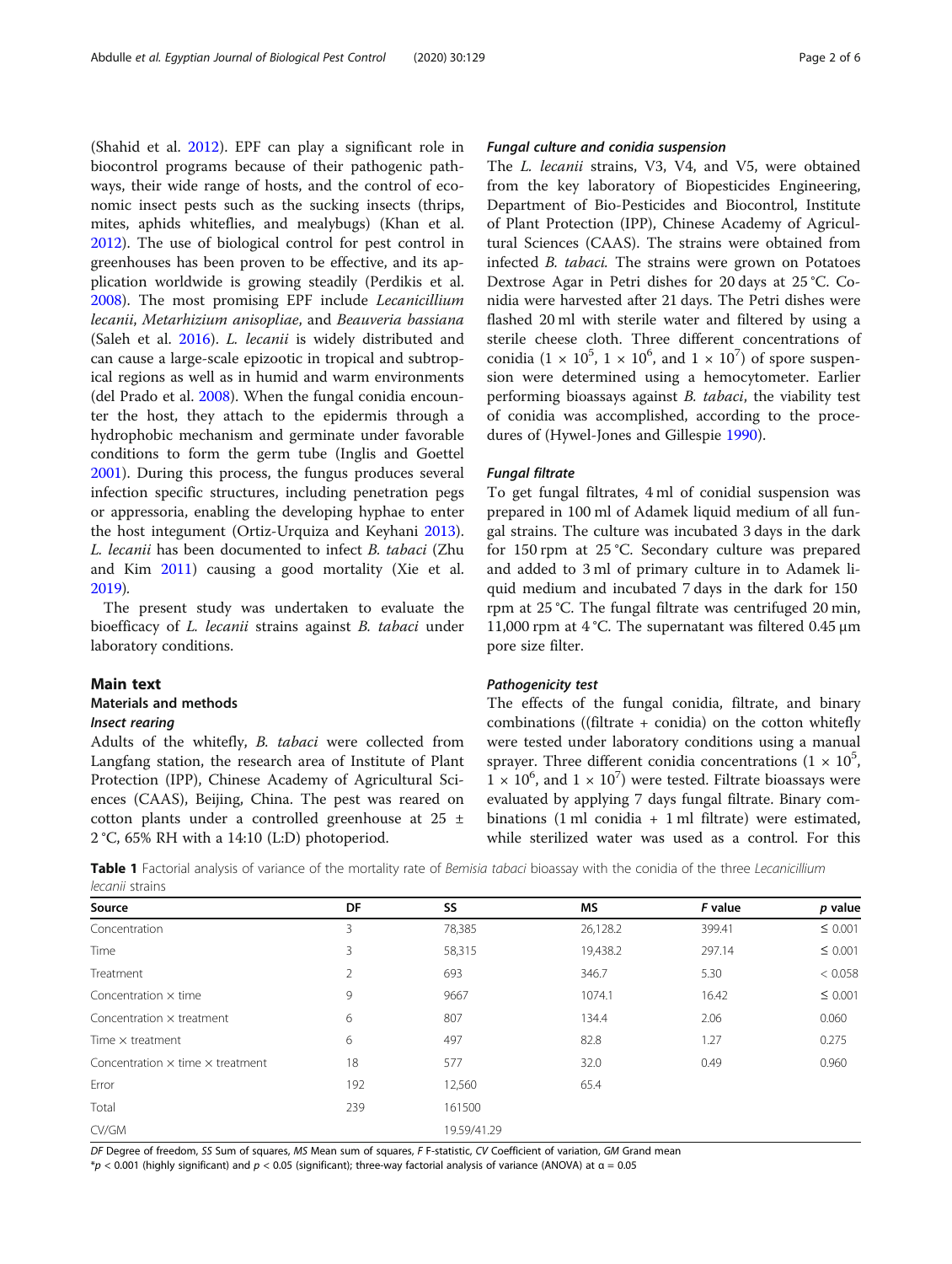<span id="page-2-0"></span>

purpose, 10 adults of whitefly were placed in a Petri dish for each treatment having fresh cotton leaves and incubated at  $25 \pm 2$  °C 65% RH. Whitefly mortality rate was recorded on 3rd, 5th, 6th, and 7th day. Each treatment had 5 replications.

$$
\text{Mortality percentage} = \frac{\text{Dead whiteflies} \left(B.\text{tabaci}\right)\times 100}{\text{Total whiteflies} \left(B.\text{tabaci}\right)}
$$

#### Statistical analysis

Virulence of the 3 stains of L. lecanii as conidia, filtrate, and binary combination were analyzed, using factorial analysis of variance (ANOVA) Statistix software (Version 8.1) (Tallahassee, FL). Comparison of the treatment means was performed using Fischer's least significant difference (LSD) test at  $\alpha = 0.05$ ).

# Results and discussion

## Pathogenicity test of conidia

To evaluate the mortality of B. tabaci, 3 concentrations  $(1 \times 10^5, 1 \times 10^6, \text{ and } 1 \times 10^7)$  of strains of *L. lecanii* were tested under laboratory conditions. The factorial analysis of variance exhibited significant impact of disparate concentrations, disparate intervals of time, and their interaction on the mean whitefly mortality rates  $(F)$ = 399.41,  $p \le 0.001$ ;  $F = 297.14$ ,  $p \le 0.001$ ; and  $F =$ 16.42,  $p \le 0.001$ , respectively (Table [1\)](#page-1-0)). Strain V-3 of *L*. lecanii caused a significant mortality rate of whitefly at all the concentrations than the control. Nonetheless, the maximum mortality (90.6%) was noted at 7th day at a

concentration of  $1 \times 10^7$  conidia ml<sup>-1</sup>. The minimum mortality (69.4%) was found at 7th day at a concentration of  $1 \times 10^5$  conidia ml<sup>-1</sup> (Fig. 1). Toxicity of *L. leca*nii strain V-5 against B. tabaci showed akin trend such as in the V-3. Maximum mortality rate (83.6%) of whitefly was witnessed after the 7th day at the concentration of  $1 \times 10^7$  conidia ml<sup>-1</sup> (Fig. 1). The minimum mortality (65.2%) was reported at a concentration of  $1 \times 10^5$  conidia ml<sup>-1</sup> (Fig. 1). The highest mortality rate (78.4%) of L. lecanii strain V-4 against B. tabaci was recorded at the highest concentration (1 × 10<sup>7</sup> conidia ml<sup>-1</sup>), while the minimum mortality of whitefly (64%) was witnessed at the concentration of 1 × 10<sup>5</sup> conidia ml<sup>-1</sup> at 7th day (Fig. 1). Mean whitefly mortality in the control Petri dishes was 16.2%.

Table 2 Factorial analysis of variance of mortality of Bemisia tabaci bioassayed with the filtrates of the three Lecanicillium lecanii strains

| Source                   | DF | SS          | MS       | F value | p value      |
|--------------------------|----|-------------|----------|---------|--------------|
| Treatments               | 3  | 39,533.8    | 13.177.9 | 266.89  | $\leq 0.001$ |
| Time                     | 3  | 25.113.7    | 8371.2   | 169.54  | $\leq 0.001$ |
| Treatments $\times$ time | 9  | 5131.2      | 570.1    | 11.55   | $\leq 0.001$ |
| Error                    | 64 | 3160.0      | 49.4     |         |              |
| Total                    | 79 | 72.938.7    |          |         |              |
| CV/GM                    |    | 15.32/45.88 |          |         |              |
|                          |    |             |          |         |              |

DF Degree of freedom, SS Sum of squares, MS Mean sum of squares, F Fstatistic, CV Coefficient of variation, GM Grand mean  $*p < 0.001$  (highly significant) and  $p < 0.05$  (significant); two-way factorial analysis of variance (ANOVA) at  $\alpha = 0.05$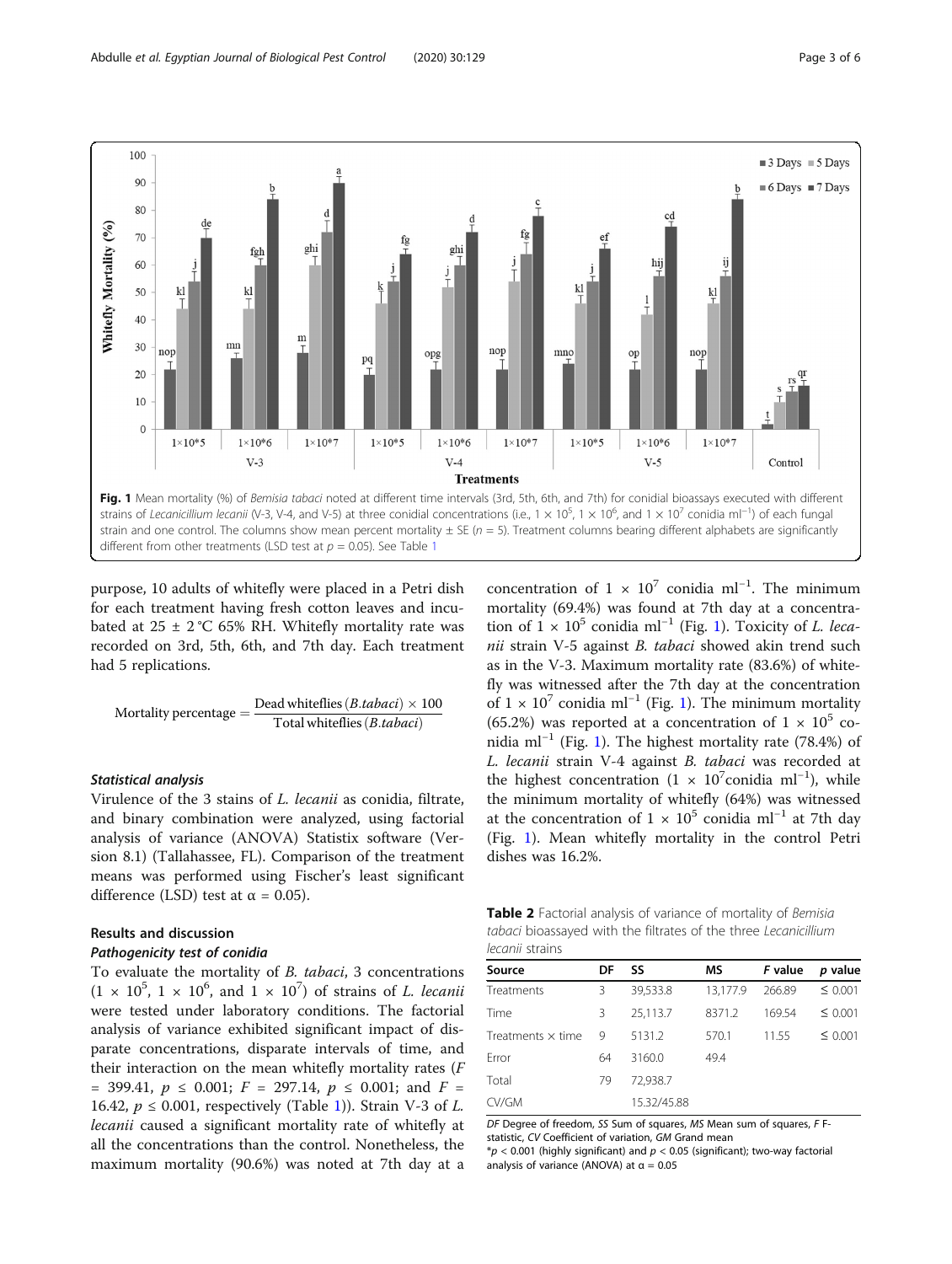<span id="page-3-0"></span>

# Filtrate bioassay

Outcomes of the filtrate bioassay showed that overall average mortality of the whitefly through the tested strains of fungus was more than the treatments of conidia. Filtrates of fungus, observation , and their interactions on B. tabaci mortality had a significant impact (Table [2](#page-2-0)). The maximum mortality (93%) was noted on the 7th day of treatment of (V-3) and the minimum mortality (85%) was noted on the 7th day through the application of filtrate of V-4. Filtrate of fungal strain V-5 revealed an average whitefly mortality rate of 87% (Fig. 2).

#### Binary combination (conidia + filtrate) virulence

The pathogenicity bioassays executed by the binary combinations (conidia + filtrate) of three strains of fungus had a significant impact of all the treatments, observation time, and their interactions on whitefly mortality (Table 3). Significant and maximum whitefly mortality (84.6%) was witnessed at V-3  $\times$  V-3, while the minimum mortality rate of whitefly (70.6%) was noted at the combination of V-4  $\times$  V-4 on the 7th day of treatment. Binary combination of V-5  $\times$  V-5 affected (79.8%) whitefly mortality on the 7th day of treatment (Fig. [3\)](#page-4-0).

Generally, the study outcomes are in line with the earlier studies describing the efficiency of [disparate](https://www.thesaurus.com/browse/disparate) isolates of L. lecanii and Beauveria bassiana against the sucking insect pests (Hesketh et al. [2008\)](#page-5-0).

In all the bioassays, the mortality rate of B. tabaci was reliant on concentration and time, and it increased through increasing the conidia concentration and time interval after the application. The mortality of 90.6, 78.4, and 83.6% was reported after 7 days of conidial application of V-3, V-4, and V-5 at the

highest concentration  $1 \times 10^7$  conidia ml<sup>-1</sup> whereas 93, 85, and 87% mortality rate was recorded after 7 days of filtrate application of V-3, V-4, and V-5 strains. One more experiment was executed and stated 84.6, 70.6, and 79.8% mortality of B. tabaci after 7 days by binary combination (conidia + filtrate) of V-3  $\times$  V-3, V-4  $\times$  V-4, and V-5  $\times$  V-5 fungal strains. Obtained results are in line with (Halimona and Jankevica [2011\)](#page-5-0) who verified several concentrations of five EPFs against A. fabae and M. fuscoviride and found that the highest concentration  $1 \times 10^8$  ml<sup>-1</sup> of conidia exhibited the maximum mortality after 7 days. Also, the results are in accordance with (Hanan et al. [2020b](#page-5-0)) who demonstrated that in all the bioassays, L. lecanii V-3 strain was the utmost pernicious and application of its filtrate was found to be the utmost efficient against green peach aphid Myzus persicae (Sulz.) (Nazir et al. [2019a\)](#page-5-0).

Table 3 Factorial analysis of variance of mortality of Bemisia tabaci bioassayed with the binary combinations (conidia  $+$ filtrate) of the three Lecanicillium lecanii strains

| Source                   | DF | SS          | ΜS      | F value | p value      |
|--------------------------|----|-------------|---------|---------|--------------|
| Treatments               | 3  | 26,973.7    | 8991.25 | 128.45  | $\leq 0.001$ |
| Time                     | 3  | 26,033.7    | 8677.92 | 123.97  | ≤0.001       |
| Treatments $\times$ time | 9  | 4651.2      | 516.81  | 7.38    | $\leq 0.001$ |
| Error                    | 64 | 4480.0      | 70.00   |         |              |
| Total                    | 79 | 62,138.7    |         |         |              |
| CV/GM                    |    | 19.86/42.13 |         |         |              |
|                          |    |             |         |         |              |

DF Degree of freedom, SS Sum of squares, MS Mean sum of squares, F Fstatistic, CV Coefficient of variation, GM Grand mean  $p$  < 0.001 (highly significant) and  $p$  < 0.05 (significant); two-way factorial analysis of variance (ANOVA) at  $\alpha = 0.05$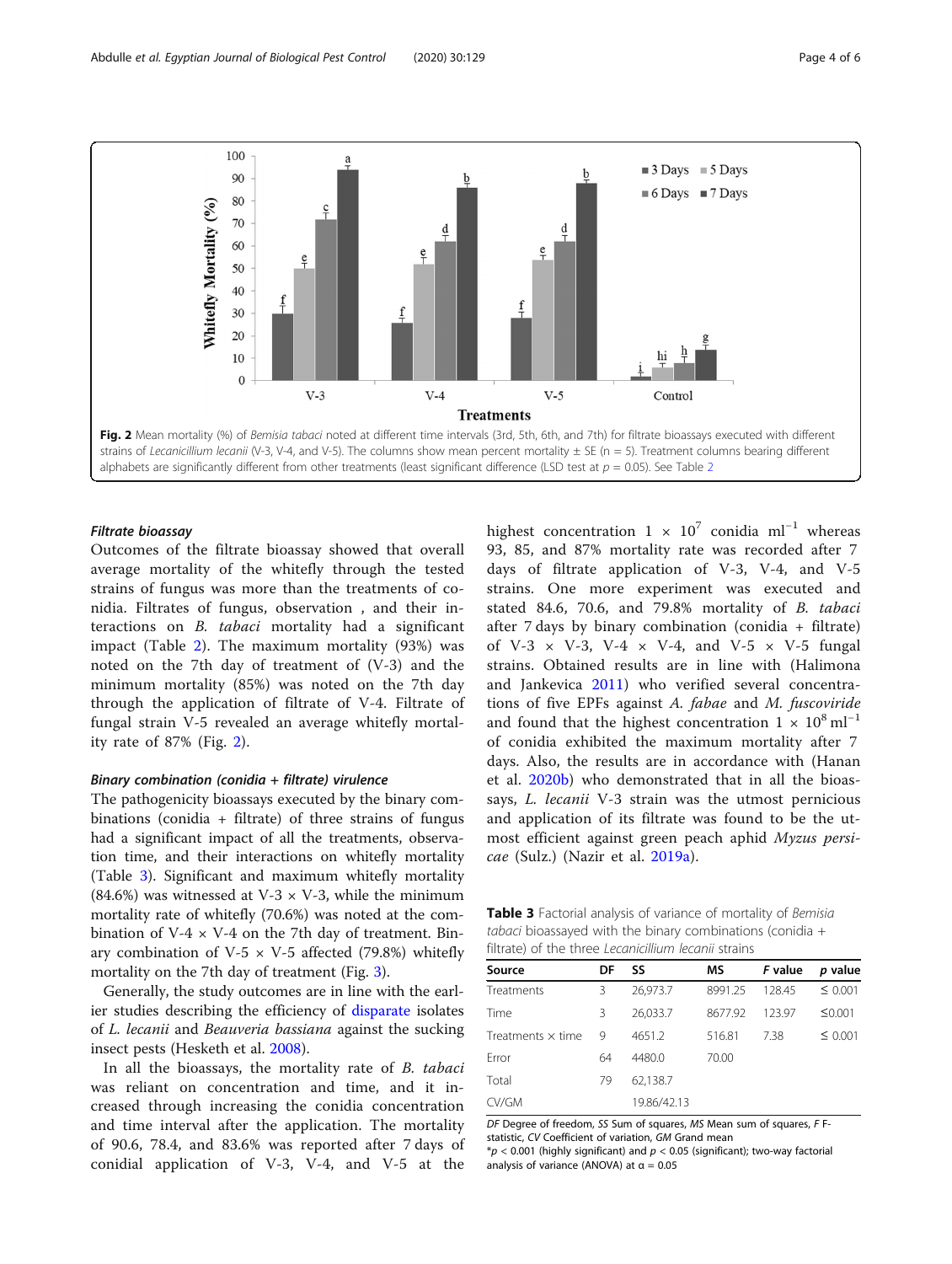<span id="page-4-0"></span>100  $\blacksquare$  3 Days  $\blacksquare$  5 Days 90  $\blacksquare$  6 Days  $\blacksquare$  7 Days 80 Whitefly Mortality (%) 70 60 50 40  $30$ 20 hi 10  $\theta$  $V-3 \times V-3$  $V-4 \times V-4$  $V-5 \times V-5$ Control **Treatments** Fig. 3 Mean mortality (%) of Bemisia tabaci noted at different time intervals (3rd, 5th, 6th, and 7th) for bioassays executed with the binary combinations of different strains of Lecanicillium lecanii. Treatments included the combination of V-3  $\times$  V-3, V-4,  $\times$  V-4, and V-5  $\times$  V-5, and control. The columns shows mean percent mortality  $\pm$  SE ( $n = 5$ ). Treatment columns bearing different alphabets are significantly different from other treatments (LSD test at  $p = 0.05$ ). See Table [3](#page-3-0)

Mortality percentage of B. tabaci affected with the conidial concentration, exposure time and temperature (Keerio et al. [2020](#page-5-0)). Similarly, Wright et al. ([2005](#page-5-0)) also confirmed that the aphids mortality increased through an increase of the concentration of conidia and time interval. The V. lecanii revealed maximum mortality in initial stages and minimum mortality in the older instars of B. tabaci (Zaki [1998](#page-5-0)). EPF demonstrated a worthy control of whitefly (Abdel-Raheem et al. [2016](#page-5-0)). The application of filtrate was more efficient than the application of conidia chiefly in the insects having a short life cycle to control the insect pests. There could be a possible reason for this that the conidia attachment to the cuticle of insects is less effective than the enormous penetration of the filtrates (Hanan et al. [2020a\)](#page-5-0).

Regarding combined applications, acquired results were similar to Yun et al. [\(2017](#page-5-0)) who revealed the dual action of EPF, M. anisopliae, B. bassiana, and Botrytis cinerea against M. persicae, and observed that the practice of filtrate by blastospores presented the extreme mortality of M. persicae. The binary combination (conidia + filtrate) provided the lowest mortality rate as compared to the application of filtrate. Thus, it is clear that the application of fungal filtrate had the utmost virulence efficiency.

# **Conclusions**

The in vitro study revealed the competence of 3 strains of L. lecanii against B. tabaci. V-4 exhibited the lowest mortality rate than the other both strains (V-3 and V-5), either alone or in the binary combinations (conidia + filtrate) of identical strain. The filtrate application was extremely suitable material to control the whitefly. Binary combination of conidia + filtrate had some of the invincible effect and cannot be used efficiently to control whitefly. However, the most characterization of *L. lecanii* strains (V-3, V-4 and V-5) and their prospective functional insecticidal elicitors is required to better clarify their approach of action.

#### Abbreviations

PDA: Potato dextrose agar; L:D: Light:dark

#### Acknowledgements

The authors thank the China Scholarship Council (CSC) and Graduate School of Chinese Academy of Agricultural Sciences (GSCAAS) for providing a Ph.D. scholarship.

#### Authors' contributions

Conceptualization: YAA, TN, and DQ. Data curation: YAA and TN. Formal analysis: TN, HA, and TA. Funding acquisition: DQ. Investigation: YAA, TN, and TDN. Methodology: YAA and AUK. Project administration: DQ. Resources: DQ. Software: YAA, TN, and SZ. Supervision: DQ. Validation: TN and AUK. Writing – original draft: YAA and AUK. Writing – review and editing: TN, HA, SZ, and DQ. The authors read and approved the final manuscript.

#### Funding

Not applicable.

#### Availability of data and materials

All data and materials are mentioned in the manuscript.

## Ethics approval and consent to participate

Not applicable.

#### Consent for publication

Not applicable.

#### Competing interests

The authors declare that they have no competing interests.

#### Author details

<sup>1</sup>State Key Laboratory for Biology of Plant Diseases and Insect Pests, Institute of Plant Protection, Chinese Academy of Agricultural Sciences, Beijing 100081, People's Republic of China. <sup>2</sup>Department of Agricultural Engineering